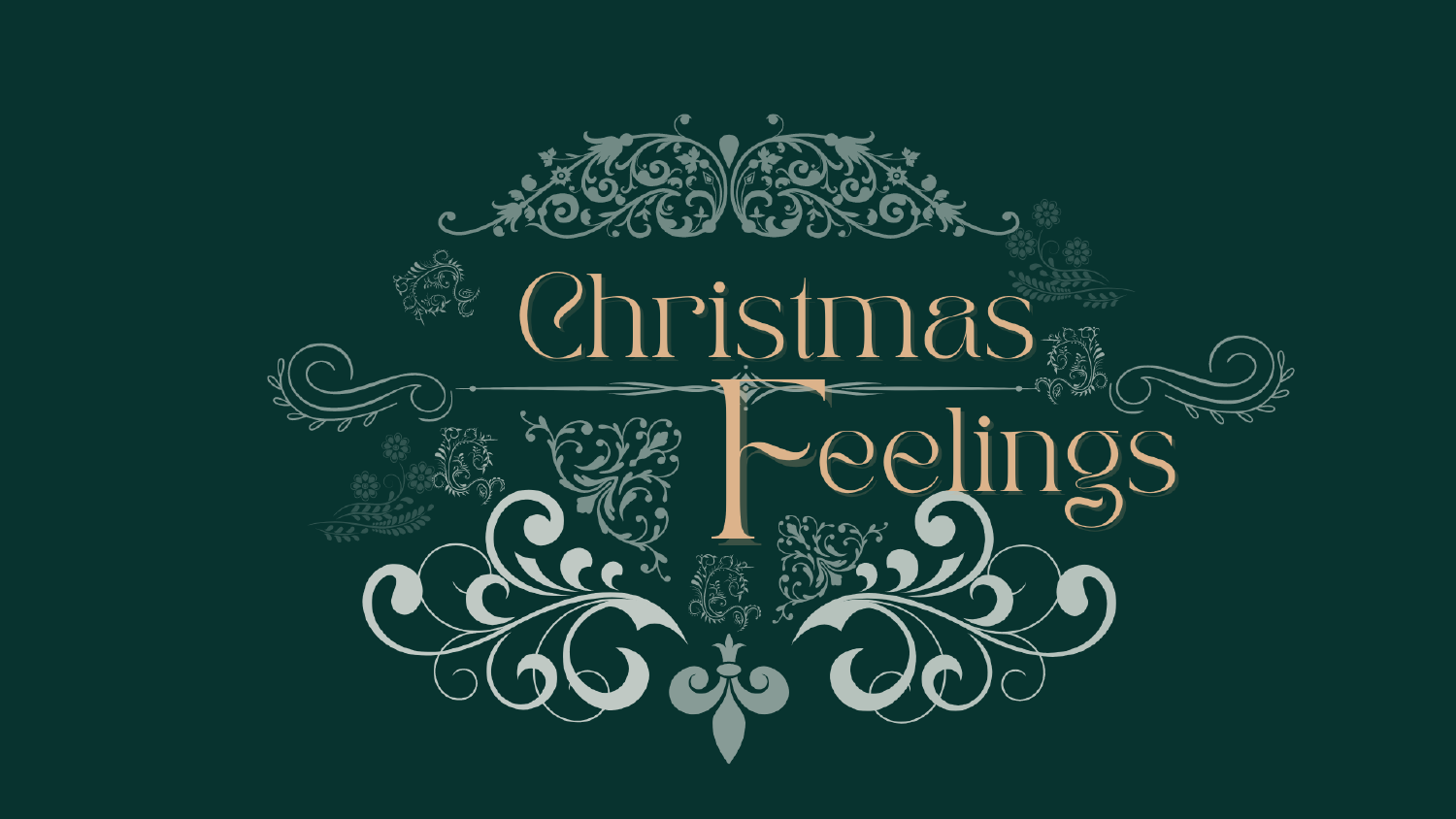And in the same region there were shepherds out in the field, keeping watch over their flock by night. And an angel of the Lord appeared to them, and the glory of the Lord shone around them, and they were filled with great fear. And the angel said to them, "Fear not, for behold, I bring you good news of great joy that will be for all the people. For unto you is born this day in the city of David a Savior, who is Christ the Lord.

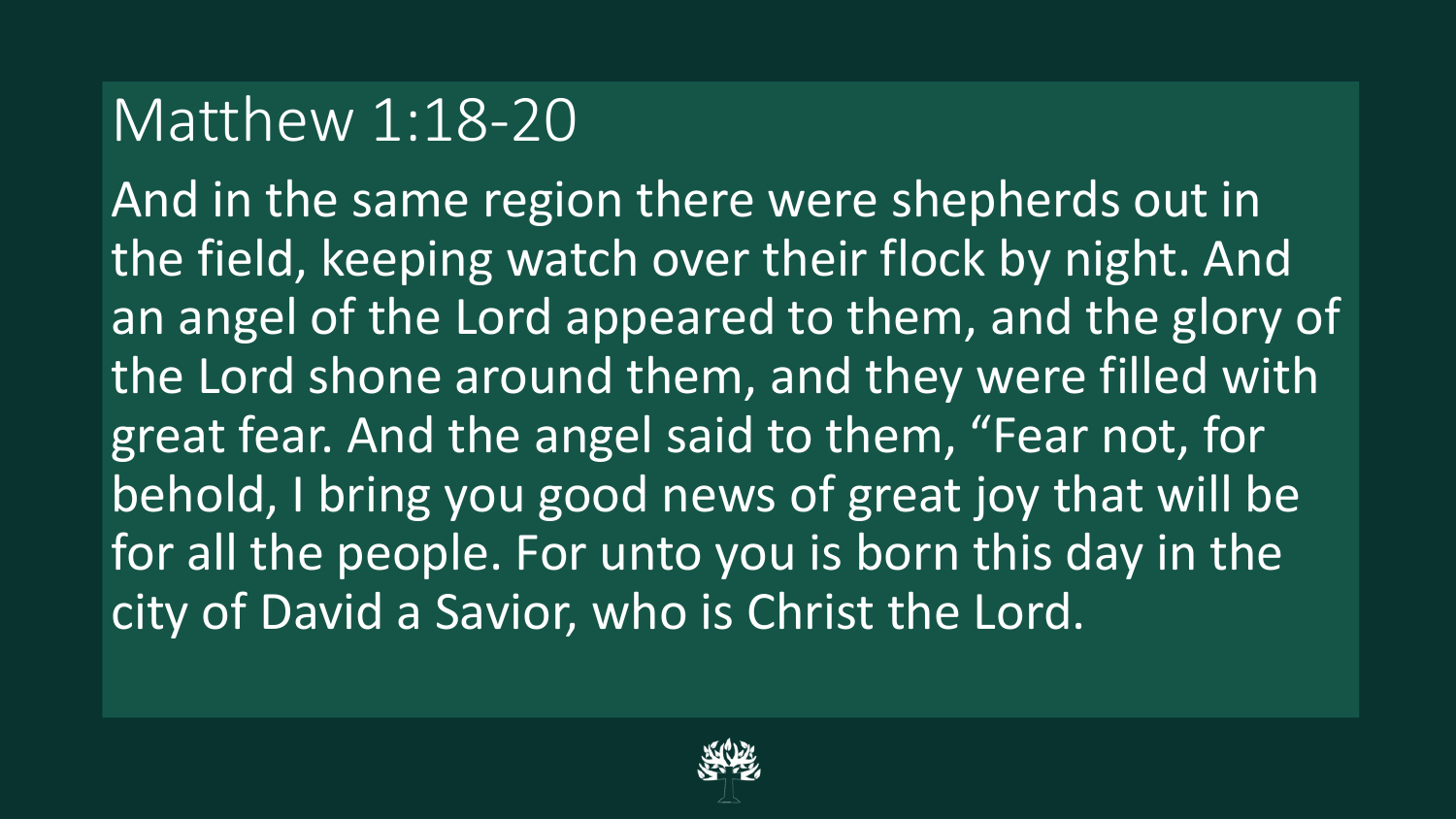And this will be a sign for you: you will find a baby wrapped in swaddling cloths and lying in a manger." And suddenly there was with the angel a multitude of the heavenly host praising God and saying, "Glory to God in the highest, and on earth peace among those with whom he is pleased!" When the angels went away from them into heaven, the shepherds said to one another,

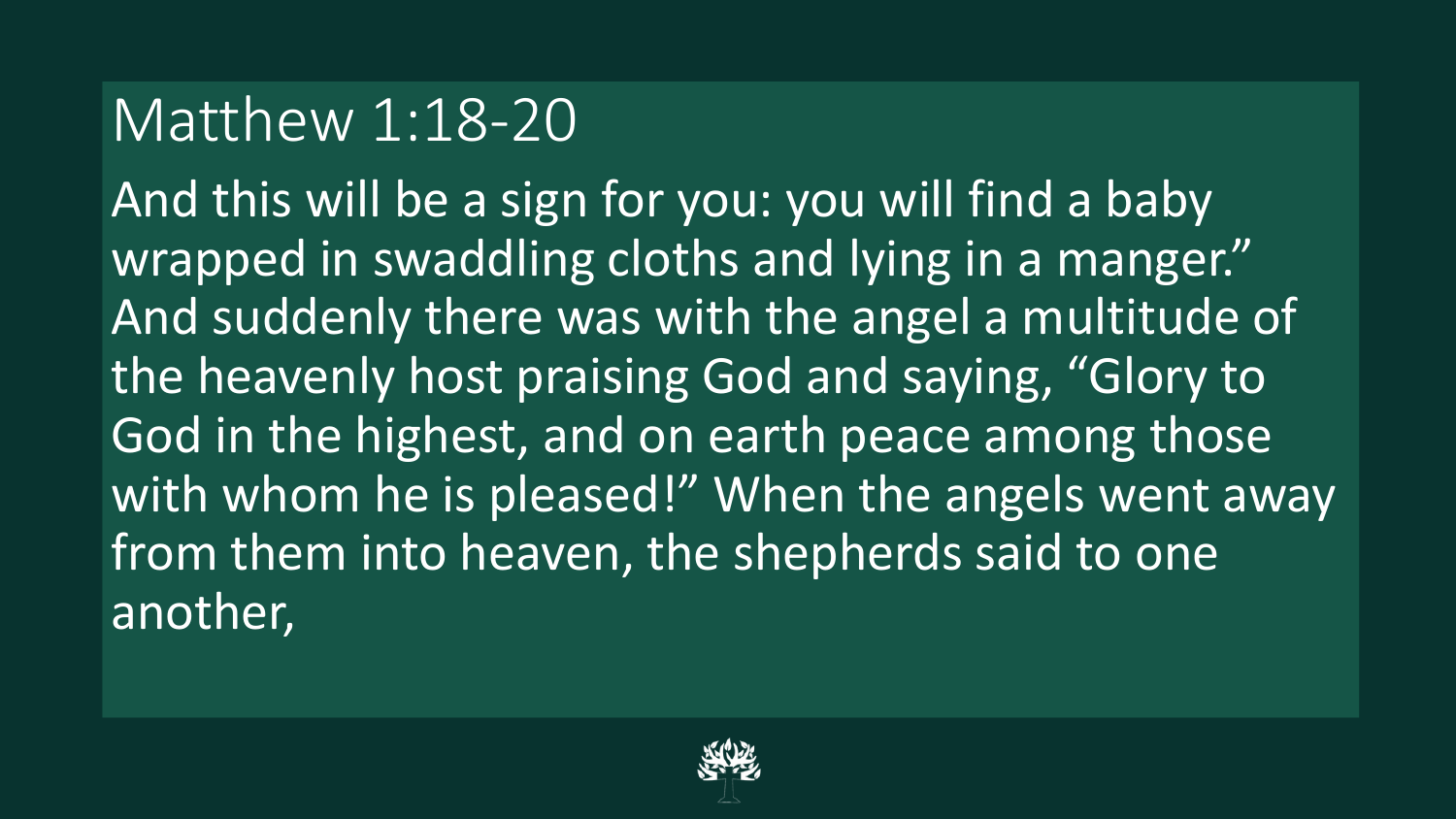"Let us go over to Bethlehem and see this thing that has happened, which the Lord has made known to us." And they went with haste and found Mary and Joseph, and the baby lying in a manger. And when they saw it, they made known the saying that had been told them concerning this child. And all who heard it wondered at what the shepherds told them.

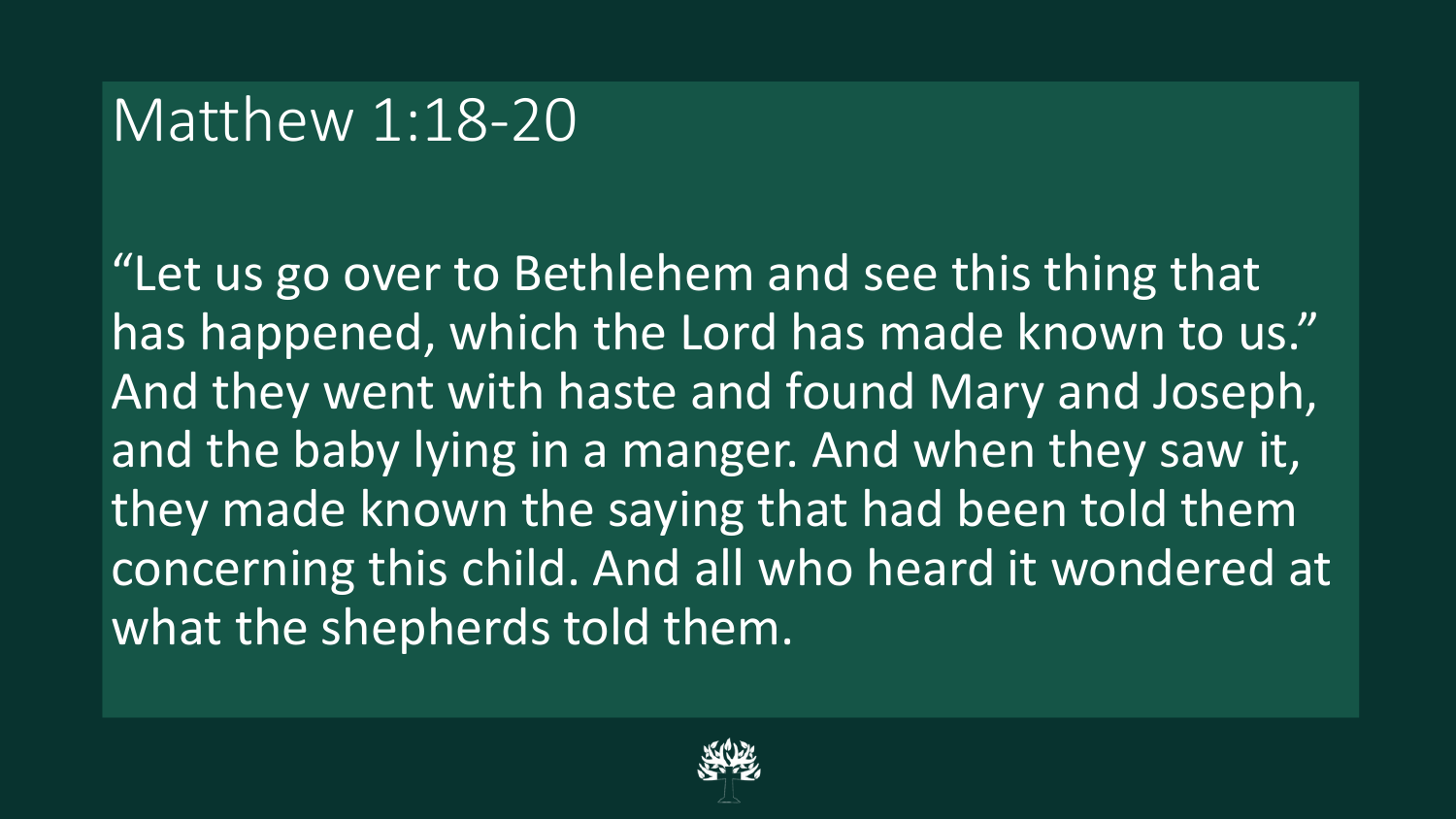But Mary treasured up all these things, pondering them in her heart. And the shepherds returned, glorifying and praising God for all they had heard and seen, as it had been told them.

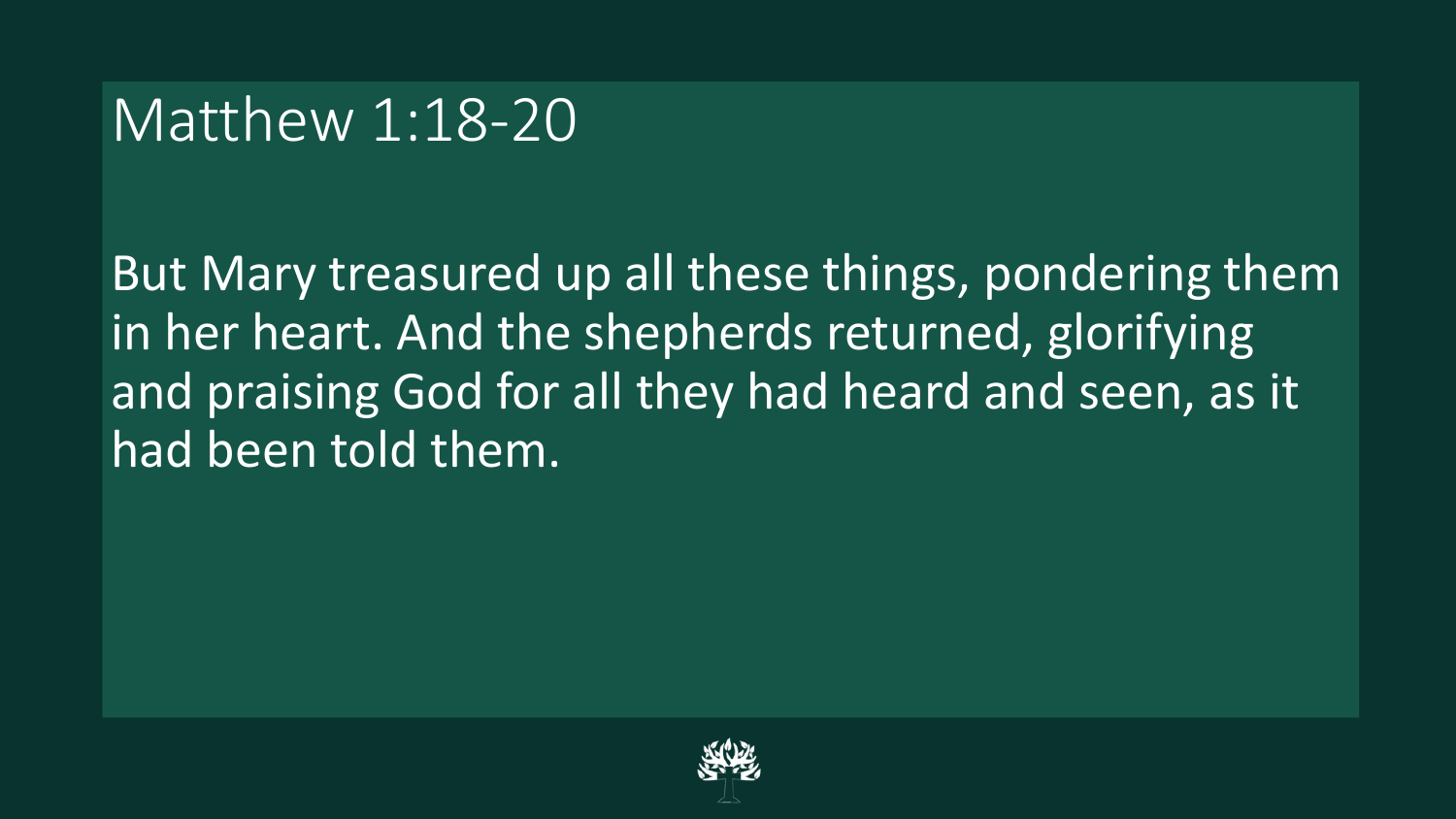

#### Vs 8 The life of the shepherds was wearisome

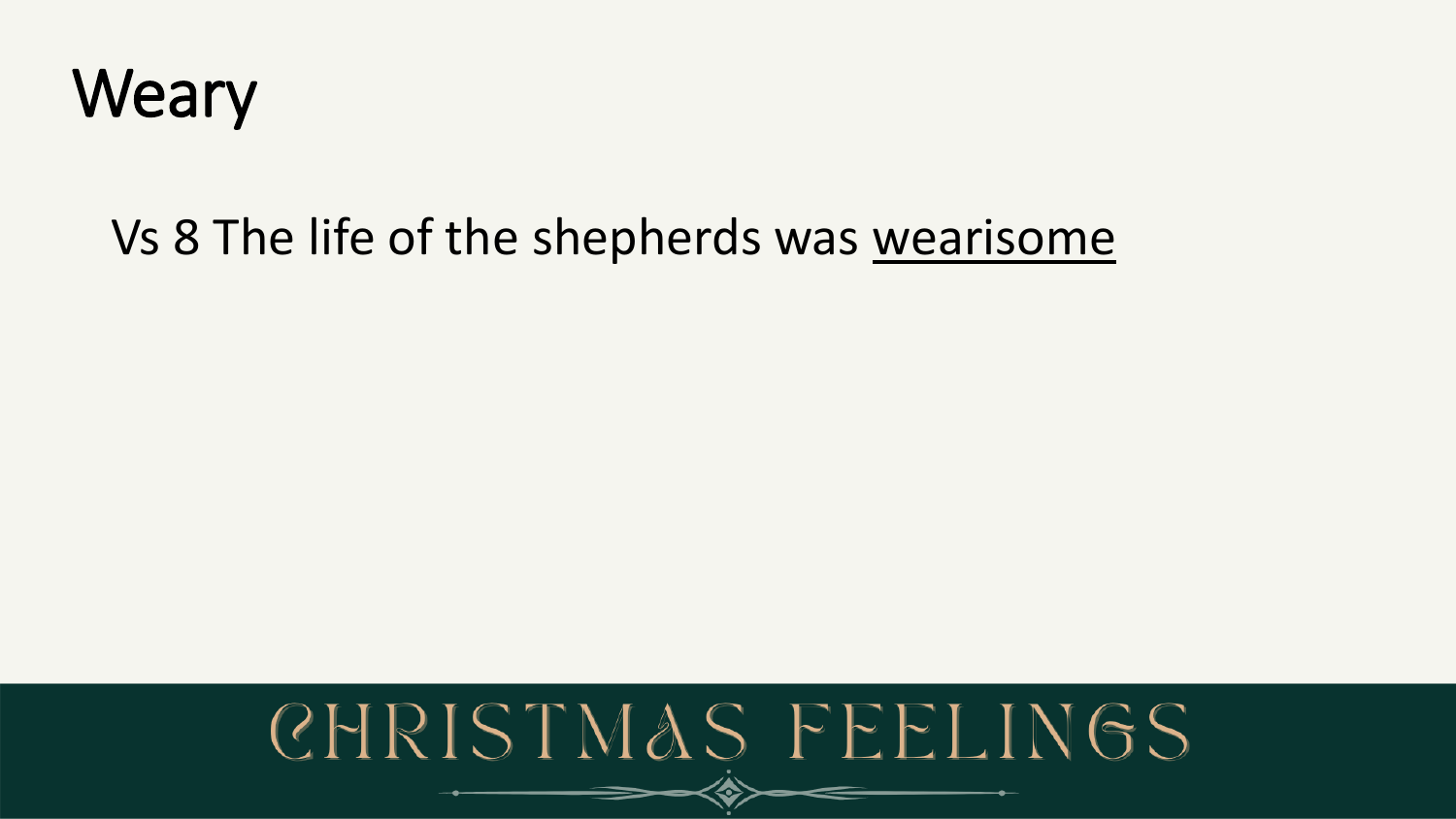

#### Vs 8 The life of the shepherds was wearisome

Vs 9 Life changing moment

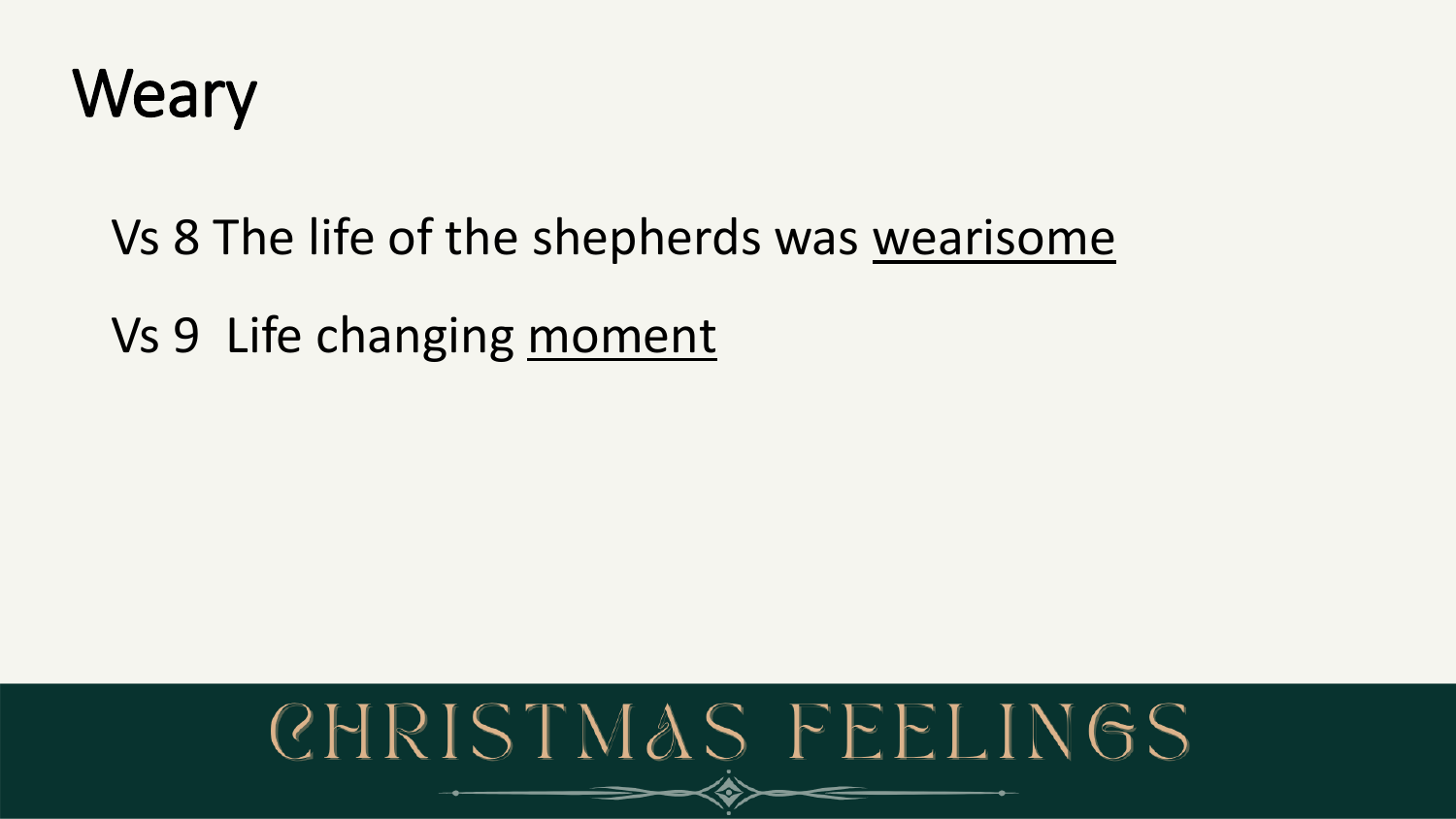

Vs 8 The life of the shepherds was wearisome

Vs 9 Life changing moment

Vs 10-14 Life changing truth

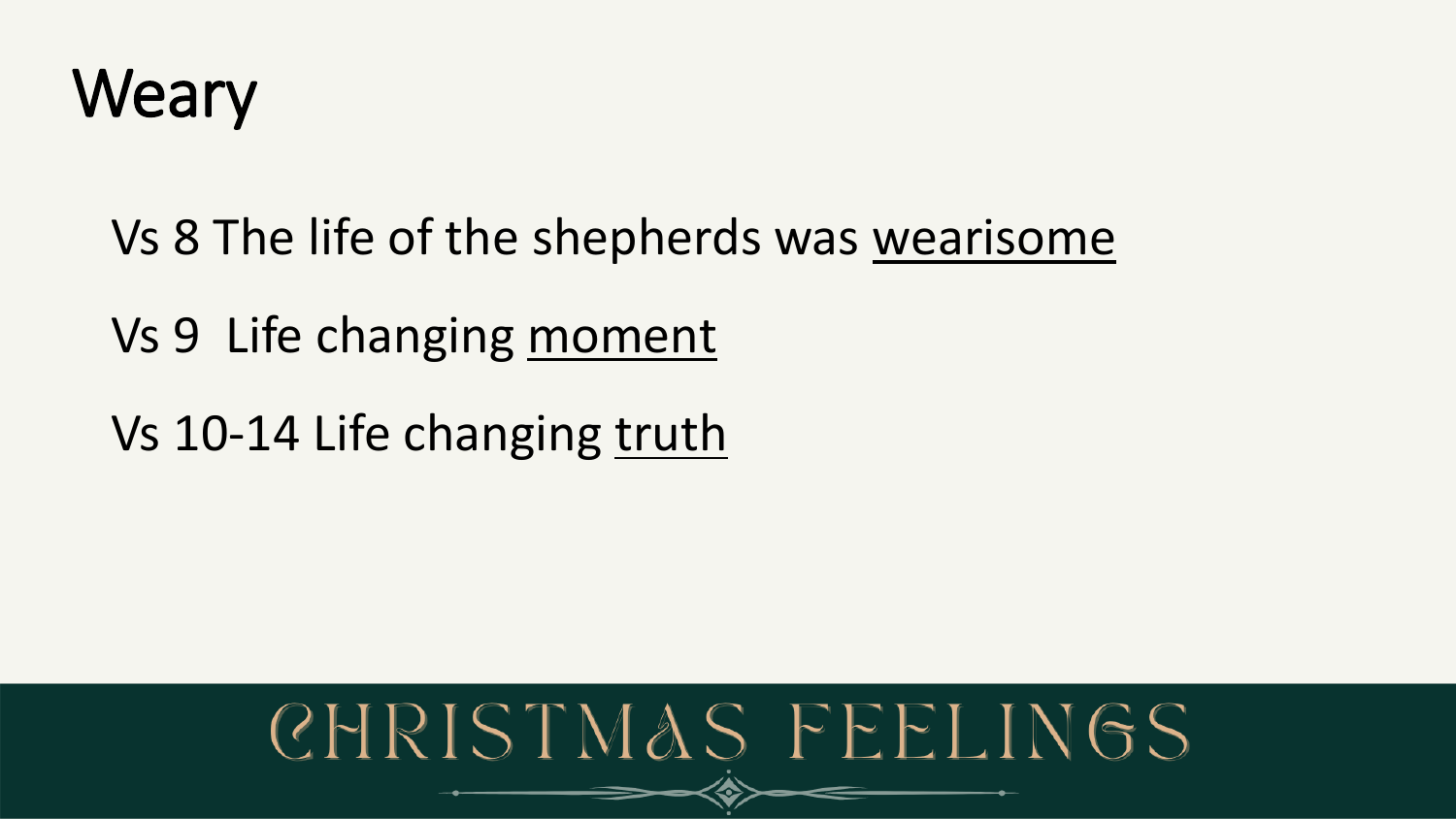

- Vs 8 The life of the shepherds was wearisome
- Vs 9 Life changing moment
- Vs 10-14 Life changing truth
- Vs 15-19: Life changing choice

# CHRISTMAS FEELINGS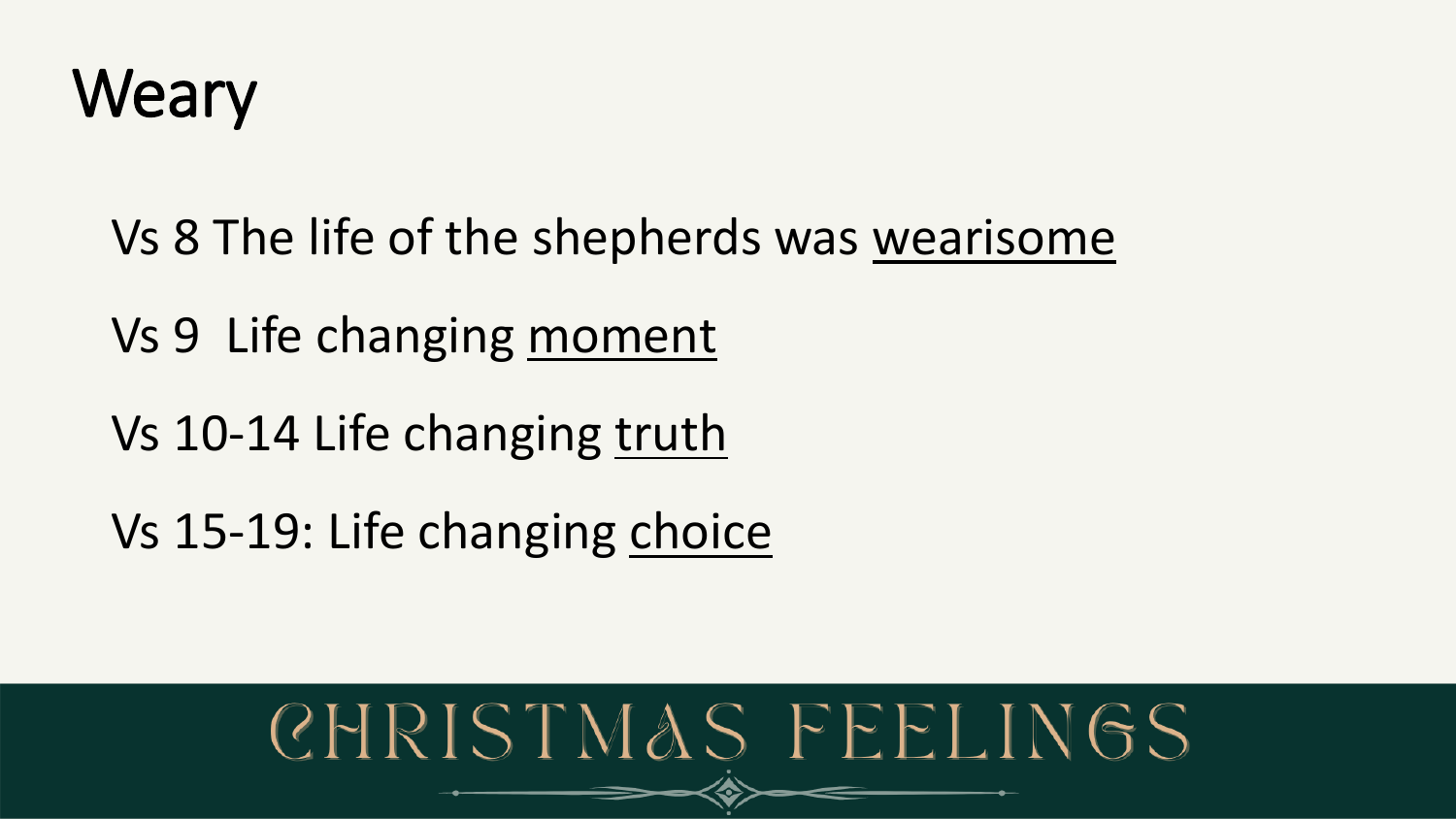

- Vs 8 The life of the shepherds was wearisome
- Vs 9 Life changing moment
- Vs 10-14 Life changing truth
- Vs 15-19: Life changing choice
- Vs 20 The life of the shepherds was inspired

# CHRISTMAS FEELINGS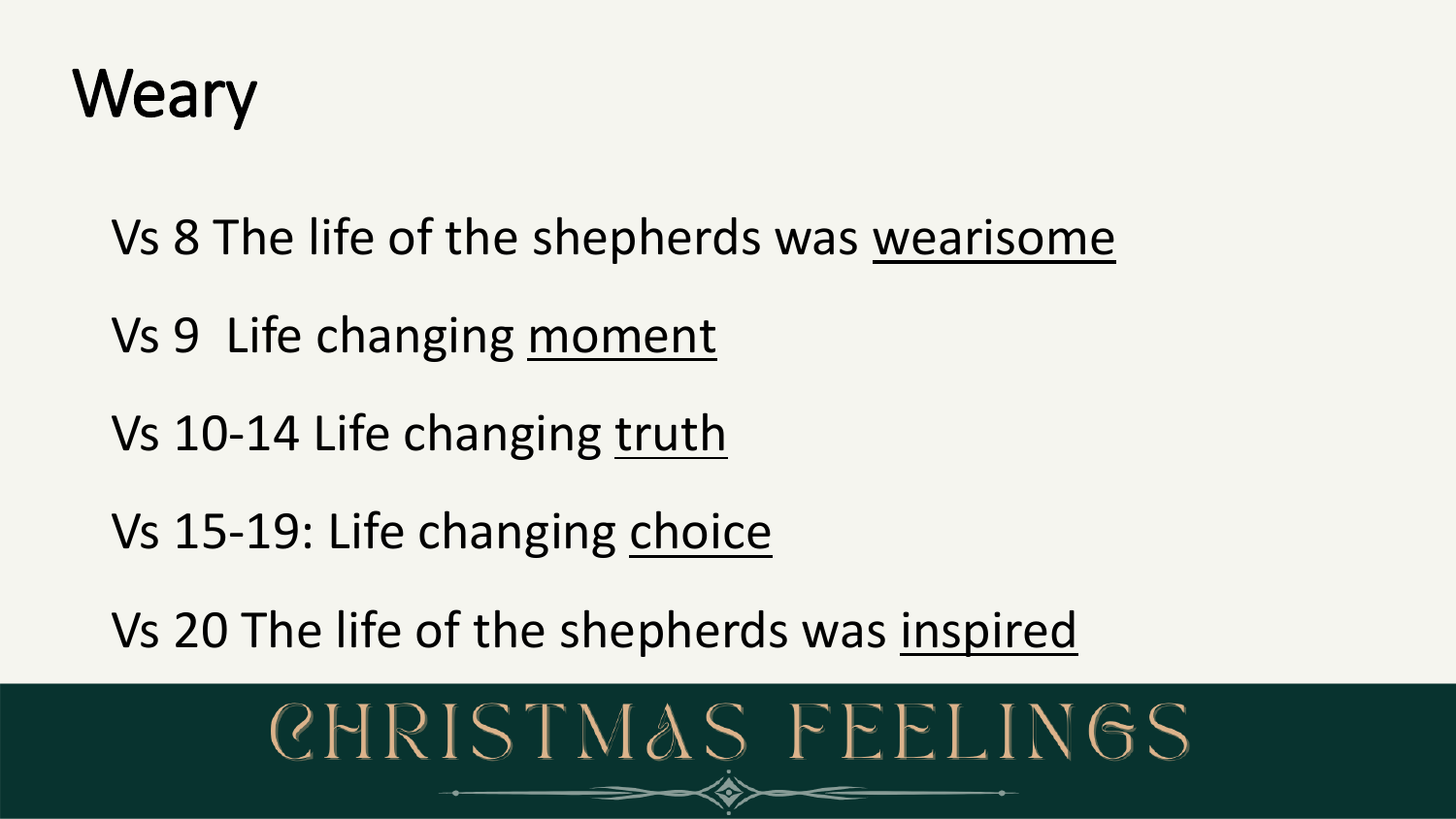### It takes a **Savior** to move us from being weary to being inspired

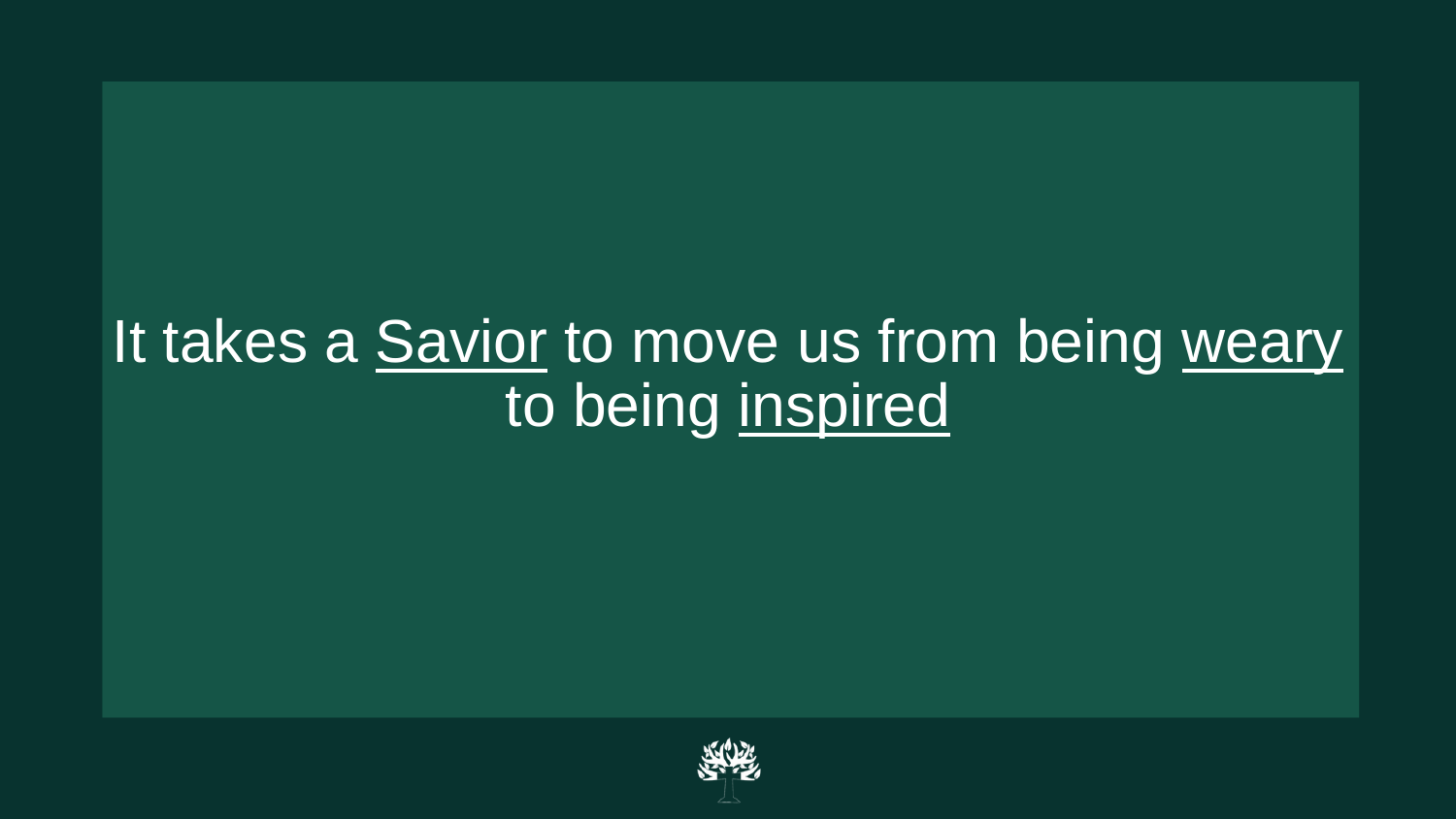#### - What are you feeling this Christmas season?

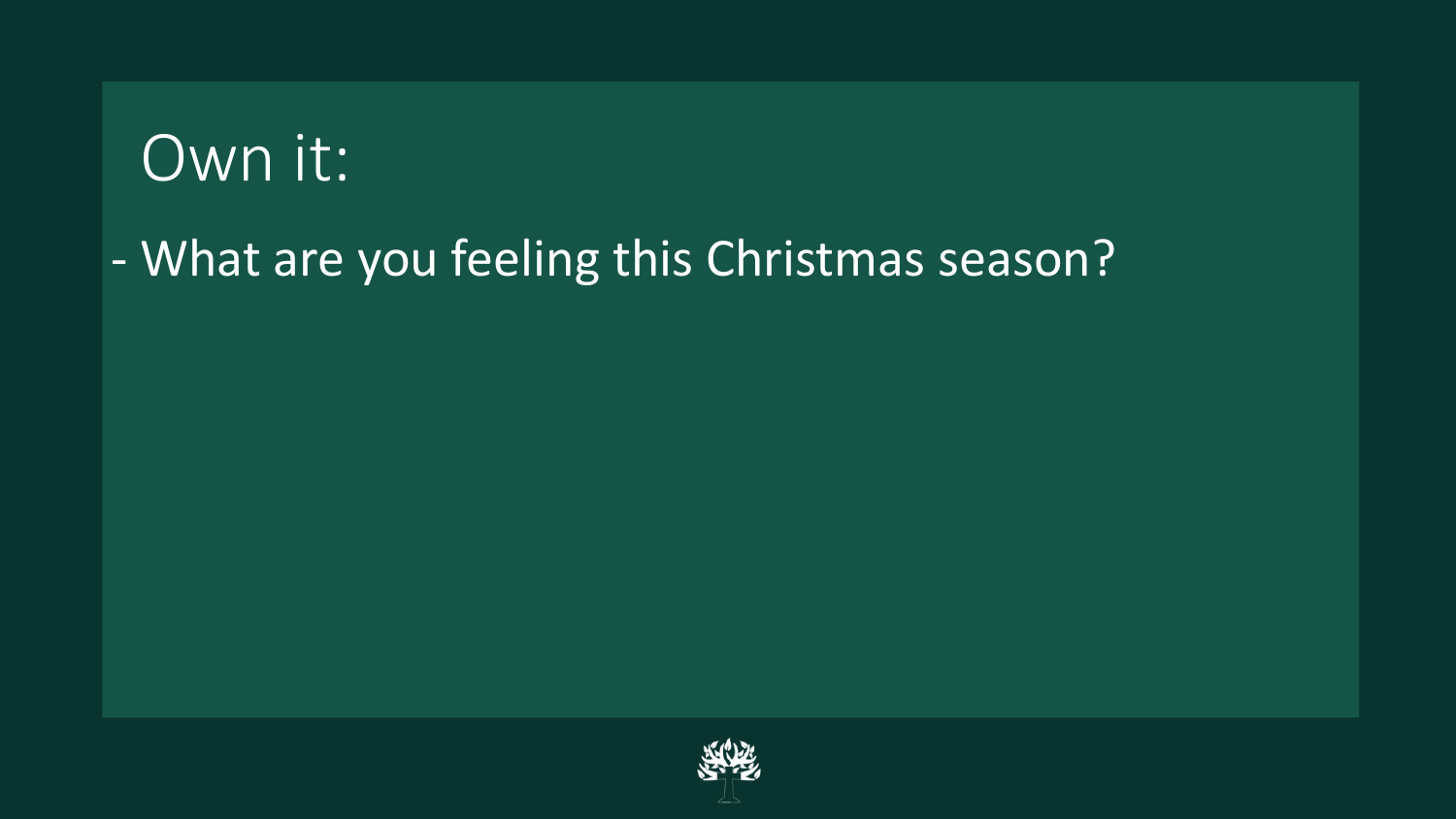- What are you feeling this Christmas season? - Do you want that to change?

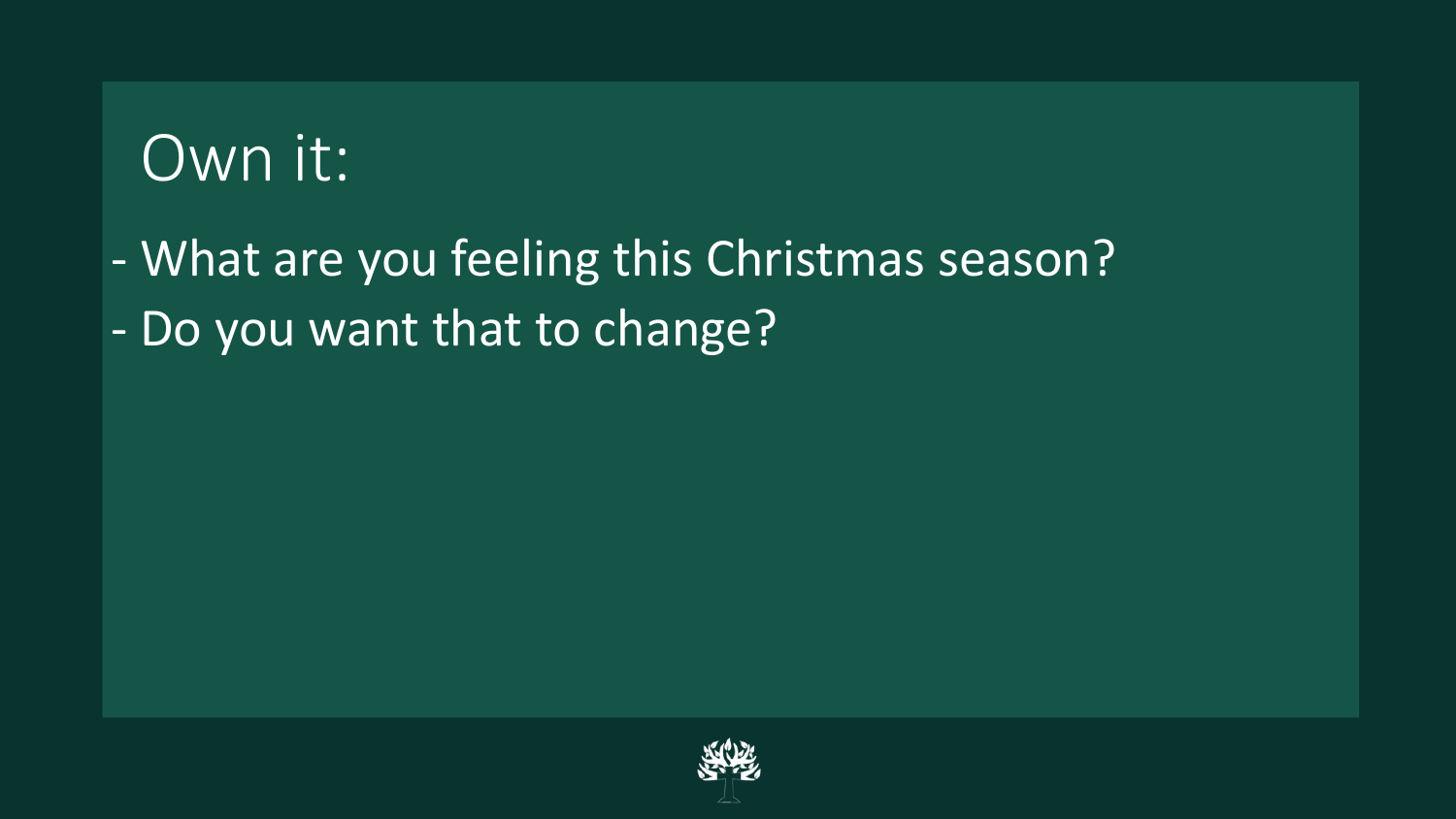- What are you feeling this Christmas season?
- Do you want that to change?
- Pray and ask Jesus to be the center of your Christmas.

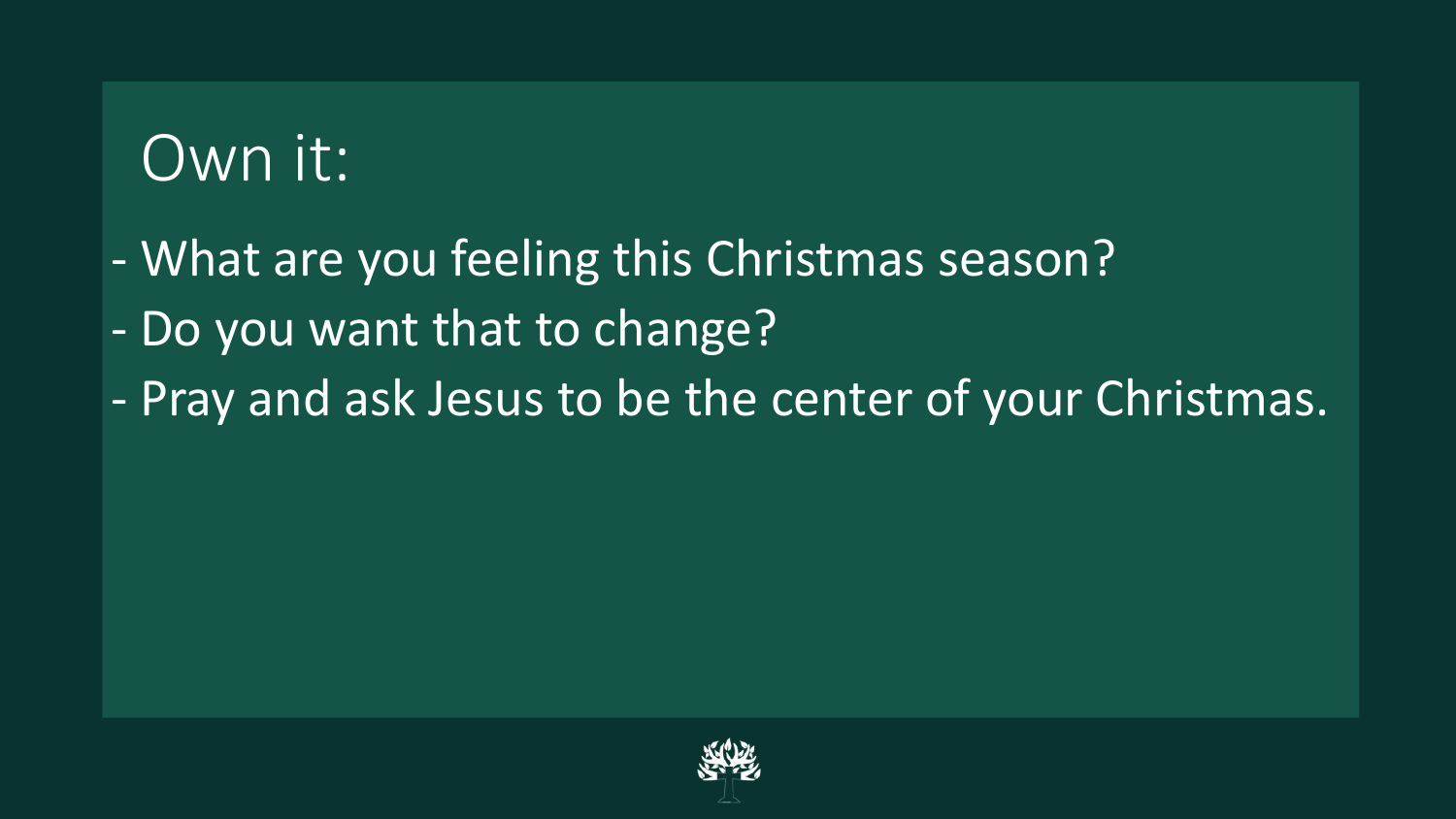- What are you feeling this Christmas season?
- Do you want that to change?
- Pray and ask Jesus to be the center of your Christmas.
- What choice are you facing as a result of Christ's work in your life?